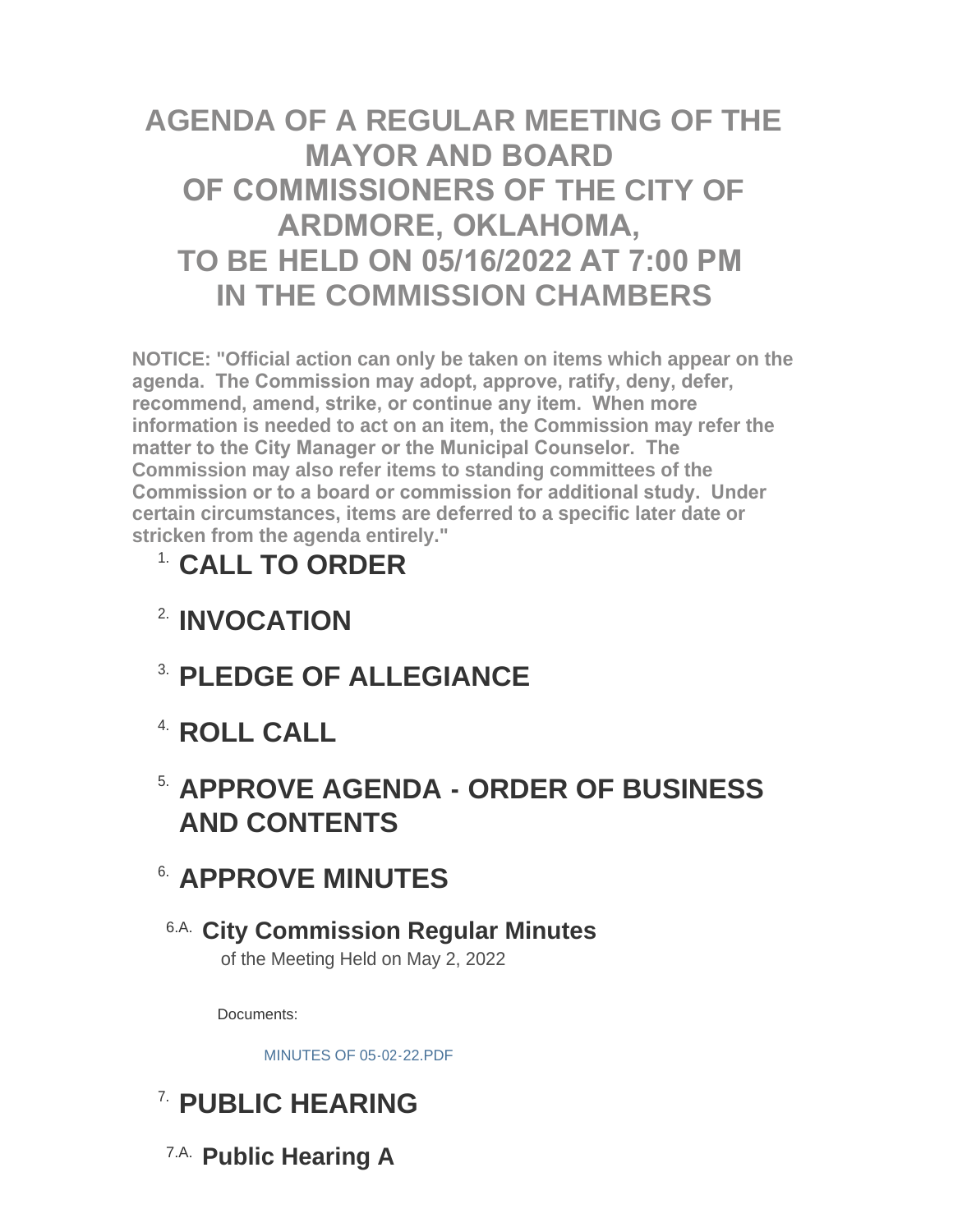Public Hearing for the Purpose of Hearing and Considering Any Objections and/or Complaints Concerning the Proposed Budget for Fiscal Year 2022/2023

(Presented by Sandy Doughty, Director of Finance)

## **Public Hearing B** 7.B.

**Public Hearing A**

Public Hearing for the Purpose of Hearing and Considering Any Objections and/or Complaints Concerning an Ordinance Regulating and Restricting the Height of Structures and Natural Growth in the Vicinity of Both the Ardmore Downtown Executive Airport and the Ardmore Municipal Airport

(Presented by Jessica Scott, Director of Community Development)

Documents:

#### [PUBLIC HEARING B.PDF](http://www.ardmorecity.org/AgendaCenter/ViewFile/Item/8477?fileID=5089)

## **CONSENT AGENDA**

**All items listed are considered to be routine by the Authority and will be enacted by one motion. There will be no separate discussion of these items unless a Trustee or a citizen so requests, in which event the item will be removed from the consent status and considered in its normal sequence on the agenda and approval or rejection of any amendments proposed and considered by the City Commission at the meeting.**

### **Consent A** 8.A.

Consideration and Possible Action of a Lump Sum Distribution from the Oklahoma Municipal Retirement Fund to Mr. Robert Whitney

(Submitted by Lanell Covington-James, Director of Human Resources)

Documents:

#### [CONSENT A.PDF](http://www.ardmorecity.org/AgendaCenter/ViewFile/Item/8469?fileID=5090)

### **Consent B** 8.B.

Consideration and Possible Action of a Lump Sum Distribution from the Oklahoma Municipal Retirement Fund to Mr. G. Craig Weinaug

(Submitted by Lanell Convington-James, Director of Human Resources)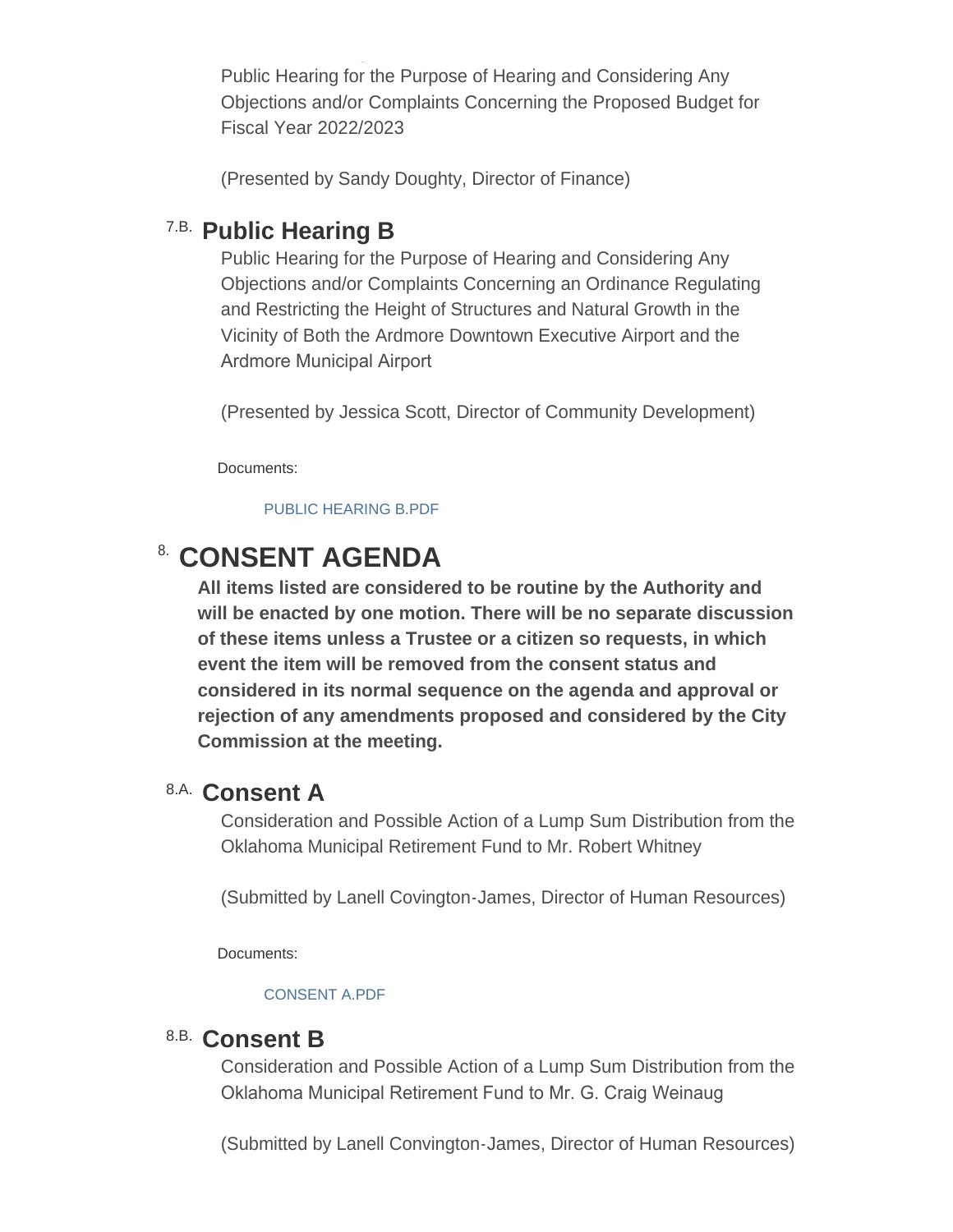Documents:

#### [CONSENT B.PDF](http://www.ardmorecity.org/AgendaCenter/ViewFile/Item/8480?fileID=5091)

### 8.C. Consent C

Consideration and Possible Action of Resolution Number 4214 for the Final Plat of 13 Lots on 6.91 Acres of the Downtown Executive Airport Phase 1 Addition located at 2015 Executive Airport Drive, Ardmore, Oklahoma

(Submitted by Jessica Scott, Director of Community Development)

Documents:

[CONSENT C.PDF](http://www.ardmorecity.org/AgendaCenter/ViewFile/Item/8478?fileID=5092)

# **8. REGULAR BUSINESS**

## 9.A. ORDINANCE(S)

#### 9.A.1. Ordinance 1

Consideration of Adoption or Rejection of Ordinance Number 3129 an Ordinance Regulating and Restricting the Height of Structures and Objects of Natural Growth, and Otherwise Regulating the Use of Property, in the Vicinity of the Ardmore Downtown Executive Airport by Creating the Appropriate Zones and Establishing the Boundaries Thereof; Providing for Changes in the Restrictions and Boundaries of Such Zones; Defining Certain Terms Used Herein; Referring to the Ardmore Downtown Executive Airport Zoning Map which is Incorporated In and Made a Part of this Ordinance; Providing for Enforcement; Establishing a Board of Adjustment; and Imposing Penalties and Consideration of Adoption or Rejection of Any Amendments to the Proposed Ordinance as may be Considered by the City Commission at the Meeting

(Presented by Jessica Scott, Director of Community Development)

Documents:

#### [ORDINANCE 1.PDF](http://www.ardmorecity.org/AgendaCenter/ViewFile/Item/8481?fileID=5093)

### 9.A.2. Ordinance 2

Consideration of Adoption or Rejection of Ordinance Number 3130 an Ordinance Regulating and Restricting the Height of Structures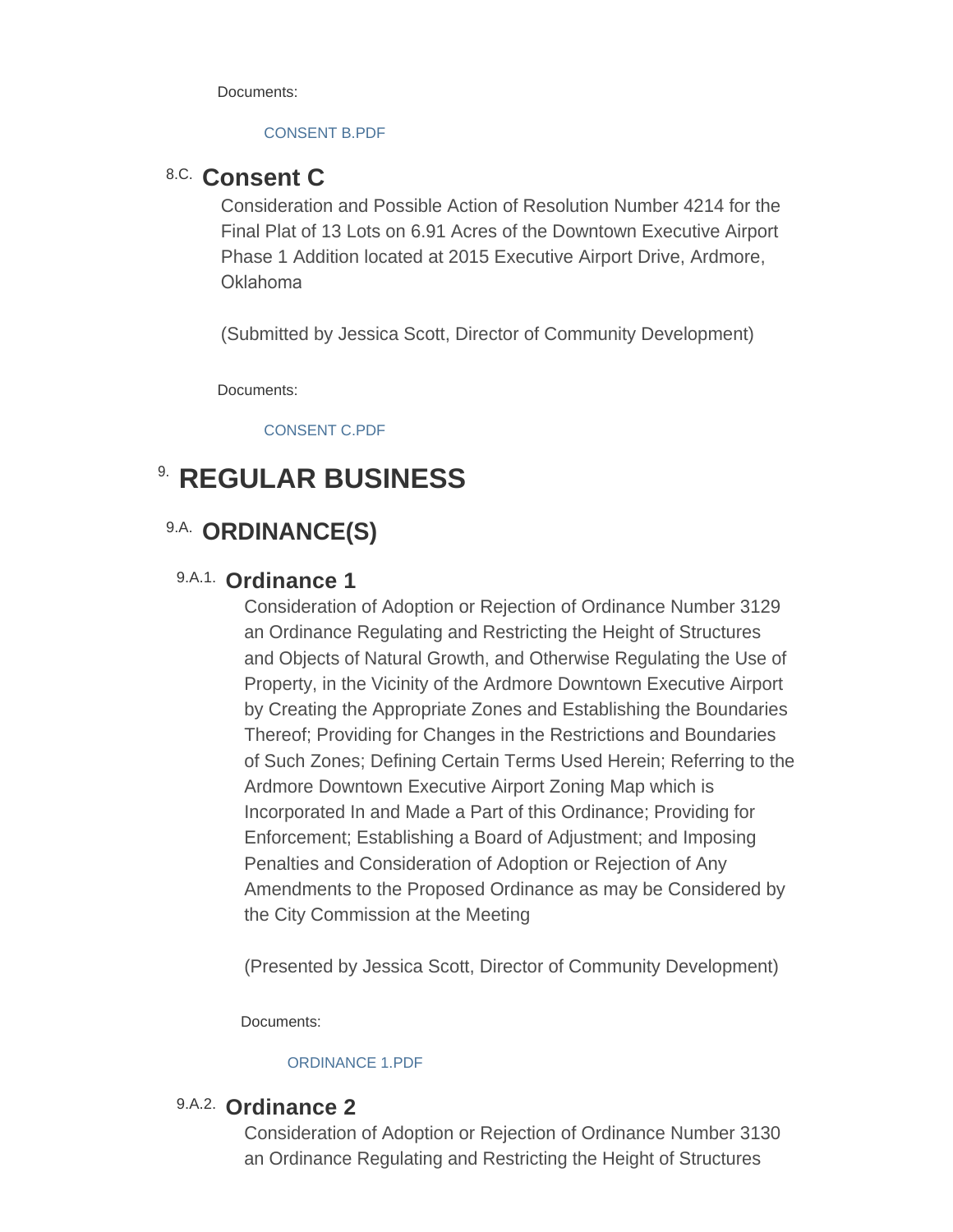and Objects of Natural Growth, and Otherwise Regulating the Use of Property, in the Vicinity of the Ardmore Municipal Airport by Creating the Appropriate Zones and Establishing the Boundaries Thereof; Providing for Changes in the Restrictions and Boundaries of Such Zones; Defining Certain Terms Used Herein; Referring to the Ardmore Municipal Airport Zoning Map which is Incorporated In and Made a Part of this Ordinance; Providing for Enforcement; Establishing a Board of Adjustment; and Imposing Penalties and Consideration of Adoption or Rejection of Any Amendments to the Proposed Ordinance as may be Considered by the City Commission at the Meeting

(Presented by Jessica Scott, Director of Community Development)

Documents:

#### [ORDINANCE 2.PDF](http://www.ardmorecity.org/AgendaCenter/ViewFile/Item/8490?fileID=5094)

### 9.A.3. Ordinance 3

Consideration of Adoption or Rejection of Ordinance Number 3131 an Ordinance Amending the Code of Ordinances of the City of Ardmore, by Repealing Section 28-19.7 Pertaining to Solicitation of Rides, Pedestrians Soliciting Rides, Employment, Business Solicitations, Contributions or Distributing Printed Material; Amending Chapter 19 Entitled Offenses and Miscellaneous Provisions by Amending Section 19-66, Prohibiting Certain Acts of Aggressive Solicitation; Providing Definitions; Providing Repealer, Saving Clause, Severability, and Declaring an Emergency and Consideration of Adoption or Rejection of Emergency Clause with Respect to Ordinance Number 3131 and Consideration of Adoption or Rejection of Any Amendments to the Proposed Emergency Clause as may be Considered by the City Commission and Consideration of Adoption or Rejection of Any Amendments to the Proposed Ordinance as may be Considered by the City Commission at the Meeting

(Presented by Jessica Scott, Director of Community Development)

Documents:

[ORDINANCE 3.PDF](http://www.ardmorecity.org/AgendaCenter/ViewFile/Item/8479?fileID=5095)

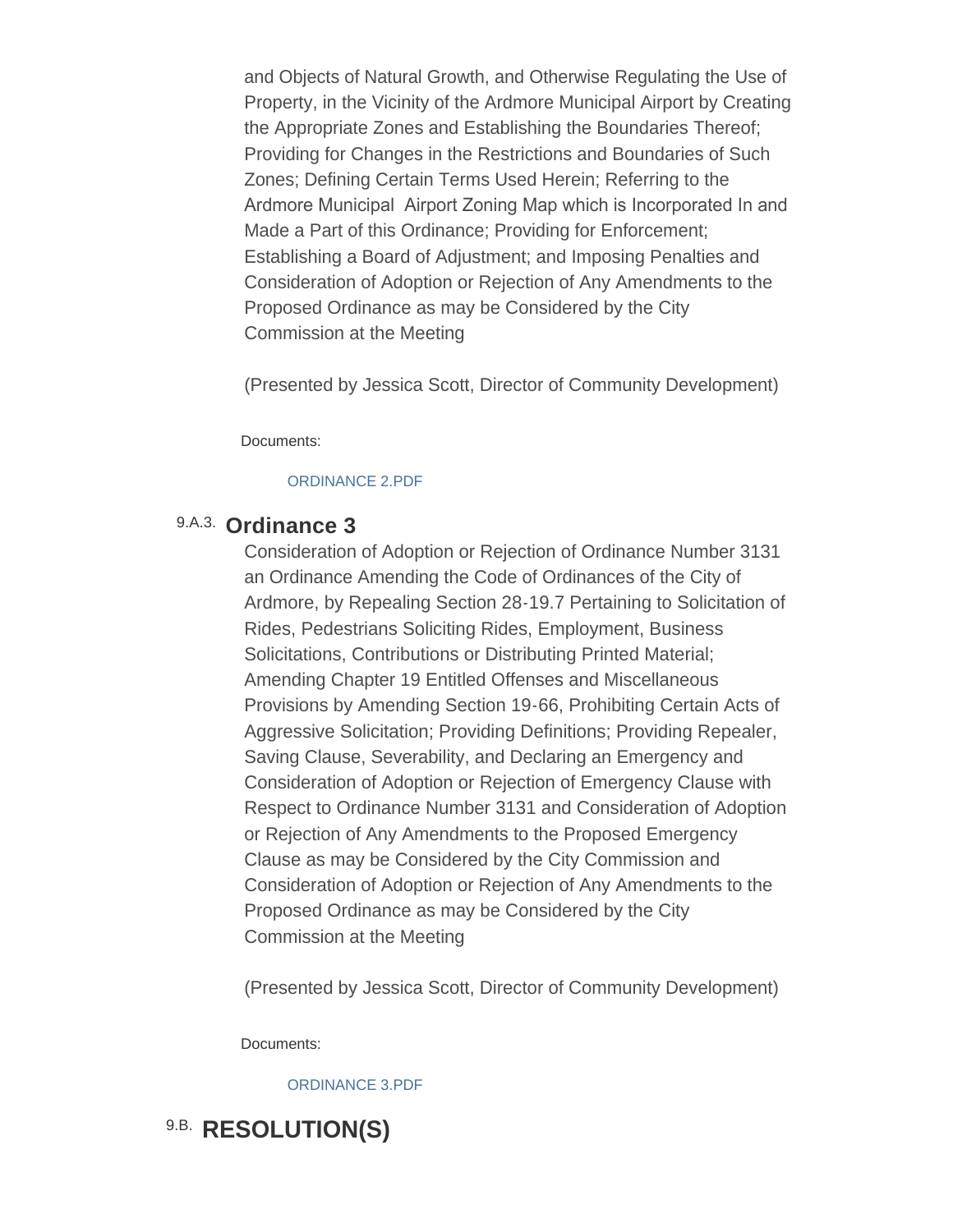### 9.B.1. Resolution 1

Consideration of Adoption or Rejection of Resolution Number 4215, a Resolution of Mayor and Board of Commissioners of the City of Ardmore, Oklahoma Finding that Whittington Park in the City of Ardmore, Oklahoma is Underdeveloped to Serve the Surrounding Neighborhood and this Park Serves Residents of Ardmore in a Variety of Age Groups and is Accessible to Persons of All Abilities; the Whittington Park is Hereby Designated as a Neighborhood Park within the Meaning of Definition Established by the National Recreation and Park Association and Consideration of Adoption or Rejection of Any Amendments to the Proposed Resolution as may be Considered by the City Commission at the Meeting

(Presented by Teresa Ervin, Director of Parks and Recreation)

Documents:

#### [RESOLUTION 1.PDF](http://www.ardmorecity.org/AgendaCenter/ViewFile/Item/8470?fileID=5096)

### 9.B.2. Resolution 2

Consideration of Adoption or Rejection of Resolution Number 4216 a Resolution Supporting Continued Participation in the Oklahoma Main Street Center Program and Consideration of Adoption or Rejection of Any Amendments to the Proposed Resolution as may be Considered by the City Commission at the Meeting

(Presented by Kevin Boatright, City Manager)

Documents:

[RESOLUTION 2.PDF](http://www.ardmorecity.org/AgendaCenter/ViewFile/Item/8471?fileID=5097)

## **9.C. AGREEMENT(S)**

### 9.C.1. **Agreement 1**

Consideration and Possible Action of Change Order Number 2 to the Construction Contract for the Ardmore Air Evac Hangar in an Additional Amount of \$2,446.40 for a New Contract Price of \$977,282.43 and Approval or Rejection of Any Amendments Proposed and Considered by the City Commission at the Meeting

(Presented by Jessica Scott, Director of Community Development)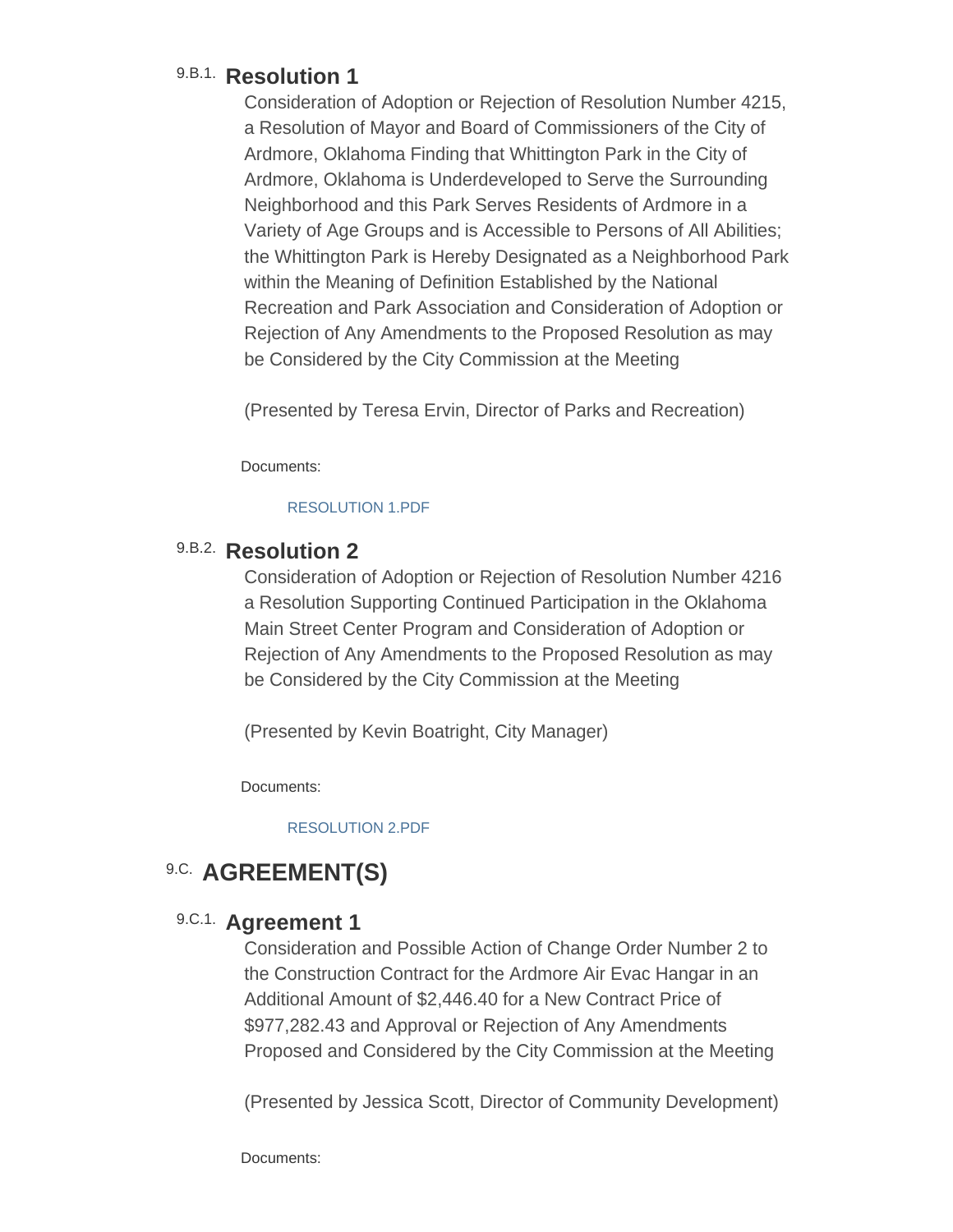#### [AGREEMENT 1.PDF](http://www.ardmorecity.org/AgendaCenter/ViewFile/Item/8482?fileID=5098)

### 9.C.2. **Agreement 2**

Consideration and Possible Action to Declare an International Dump Truck (Unit 53) as Surplus and Authorize Said Item Disposed of by Donation to the Hardy Murphy Coliseum Authority and Approval or Rejection of Any Amendments Proposed and Considered by the City Commission at the Meeting

(Presented by Josh Randell, Interim City Engineer)

Documents:

#### [AGREEMENT 2.PDF](http://www.ardmorecity.org/AgendaCenter/ViewFile/Item/8483?fileID=5099)

### 9.C.3. Agreement 3

Consideration and Possible Action to Extend Backhoe Lease Agreements for 12 Months/Each, from Clarence L. Boyd Company, Utilizing the Sourcewell Cooperative Agreement for John Deere 310 SL Backhoes for the Cemetery Division (\$669.22/Mo.); Parks Division (\$658.80/Mo.); Street Division (2 at \$658.50/Mo./Ea.); Sewer Collection (\$658.50/Mo.); and Water Distribution (2 at \$658.50/Mo./Ea.) and Approval or Rejection of Any Amendments Proposed and Considered by the City Commission at the Meeting

(Presented by Josh Randell, Interim City Engineer)

Documents:

#### [AGREEMENT 3.PDF](http://www.ardmorecity.org/AgendaCenter/ViewFile/Item/8485?fileID=5100)

### 9.C.4. **Agreement 4**

Consideration and Possible Action of Work Order Number 1 Received from Insituform for the Repair and Rehab of Sewer Lines and Manholes from the Highway 142 Overpass to behind Atlas Roofing in the Total Amount of \$1,374,853.00 and Approval or Rejection of Any Amendments Proposed and Considered by the City Commission at the Meeting

(Presented by Shawn Geurin, Director of Utilities)

Documents:

[AGREEMENT 4.PDF](http://www.ardmorecity.org/AgendaCenter/ViewFile/Item/8486?fileID=5101)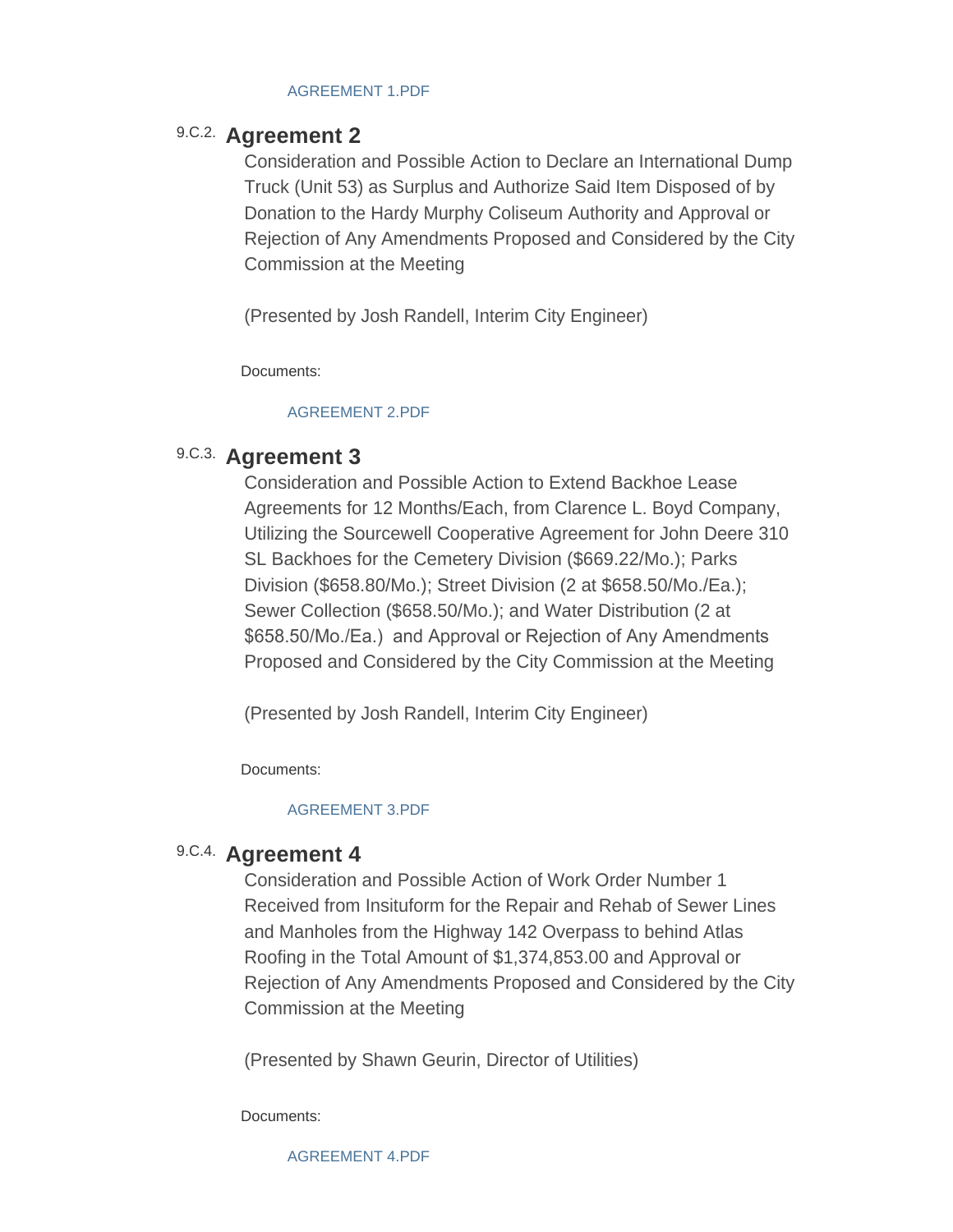### 9.C.5. **Agreement 5**

Consideration and Possible Action of an Amended Memorandum of Understanding by and between the City of Ardmore and Ardmore Main Street Authority, Regarding Management of Depot Park and Approval or Rejection of Any Amendments Proposed and Considered by the City Commission at the Meeting

(Presented by Kevin Boatright, City Manager)

Documents:

#### [AGREEMENT 5.PDF](http://www.ardmorecity.org/AgendaCenter/ViewFile/Item/8472?fileID=5102)

### 9.C.6. Agreement 6

Consideration and Possible Action of a Termination of Lease Agreement between the City of Ardmore and the Southern Oklahoma Blood Bank Institute for a Lease of Certain Vacant Property Described as a Tract of Land Being Part of the SE/4 of the SW/4 of the SE/4, Section 13 T4S R1E, I.M. in Ardmore, Carter County, Oklahoma and Approval or Rejection of Any Amendments Proposed and Considered by the City Commission at the Meeting

(Presented by Kevin Boatright, City Manager)

Documents:

[AGREEMENT 6.PDF](http://www.ardmorecity.org/AgendaCenter/ViewFile/Item/8473?fileID=5103)

# **EXECUTIVE SESSION** 10.

## **Executive Session A** 10.A.

Consideration and Possible Vote to Enter Into Executive Session for the Purpose of Discussing the Evaluation of Performance of City Manager. This Executive Session is Authorized by 25 Okla. Statutes Section 307 (B) (1) which Allows an Executive Session for Purposes of Discussing the Employment, Hiring, Appointment, Promotion, Demotion, Disciplining or Resignation of Any Individual Salaried Public Officer or Employee

## **Executive Session B** 10.B.

Consideration and Possible Vote to Reconvene into Open Session